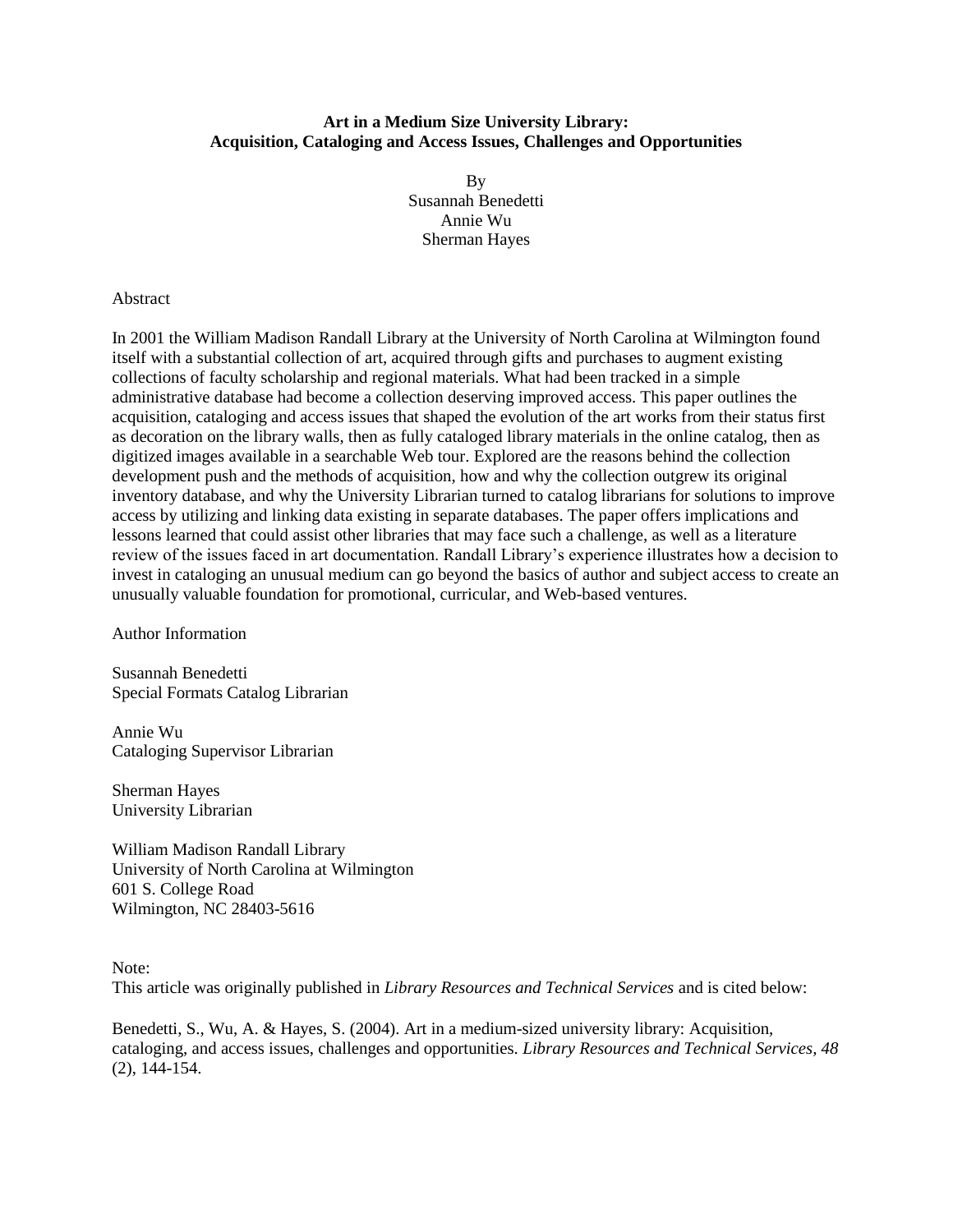**Introduction** 

By the late 1990s, the William Madison Randall Library at the University of North Carolina at Wilmington (UNCW) had acquired a small collection of original art for display throughout the building. Mainly paintings and drawings, with a few sculptures, the pieces were owned by the library and permanently in place, but they were not perceived as library materials, or represented in the online catalog. If anyone expressed an interest, they were directed to the office of the University Librarian, who maintained the Randall Treasures Access Database, which contained basic inventory information about each piece, such as date and source of acquisition, artist contact information, and general description or title. The University Librarian then decided to expand the collection (for reasons that will be subsequently explored) in large part to recognize and utilize the art works not simply as decorations, but as library materials with as much value for scholarship and intellectual advancement as traditional books or journals. This perspective supports the library's mission statement to "effectively support the University's teaching, scholarship, artistic achievement and service functions by providing dynamic collections of informational resources in all formats."<sup>1</sup>

The decision to expand the art collection caused rapid growth beginning in 2000. This paper explores the reasons behind the collection development push and the methods of acquisition, how the collection outgrew the original database system, and how and why the University Librarian turned to the cataloging department for answers. Catalog librarians are typically the intellectual organizers of materials and collections upon arrival, and such was the case for the organization and processing of the art collection. The two catalog librarians at Randall Library (the Cataloging Supervisor Librarian and the Special Formats Catalog Librarian) were active participants in shaping critical decisions including which art works would be cataloged, what level of cataloging would be conducted, and how the cataloging could be performed in order to create a bibliographic foundation for related digital and Web-based projects based around the collection. The catalog librarians embraced this opportunity, again echoing the library's mission by "implementing innovative and creative methods centered on the needs of its users to inspire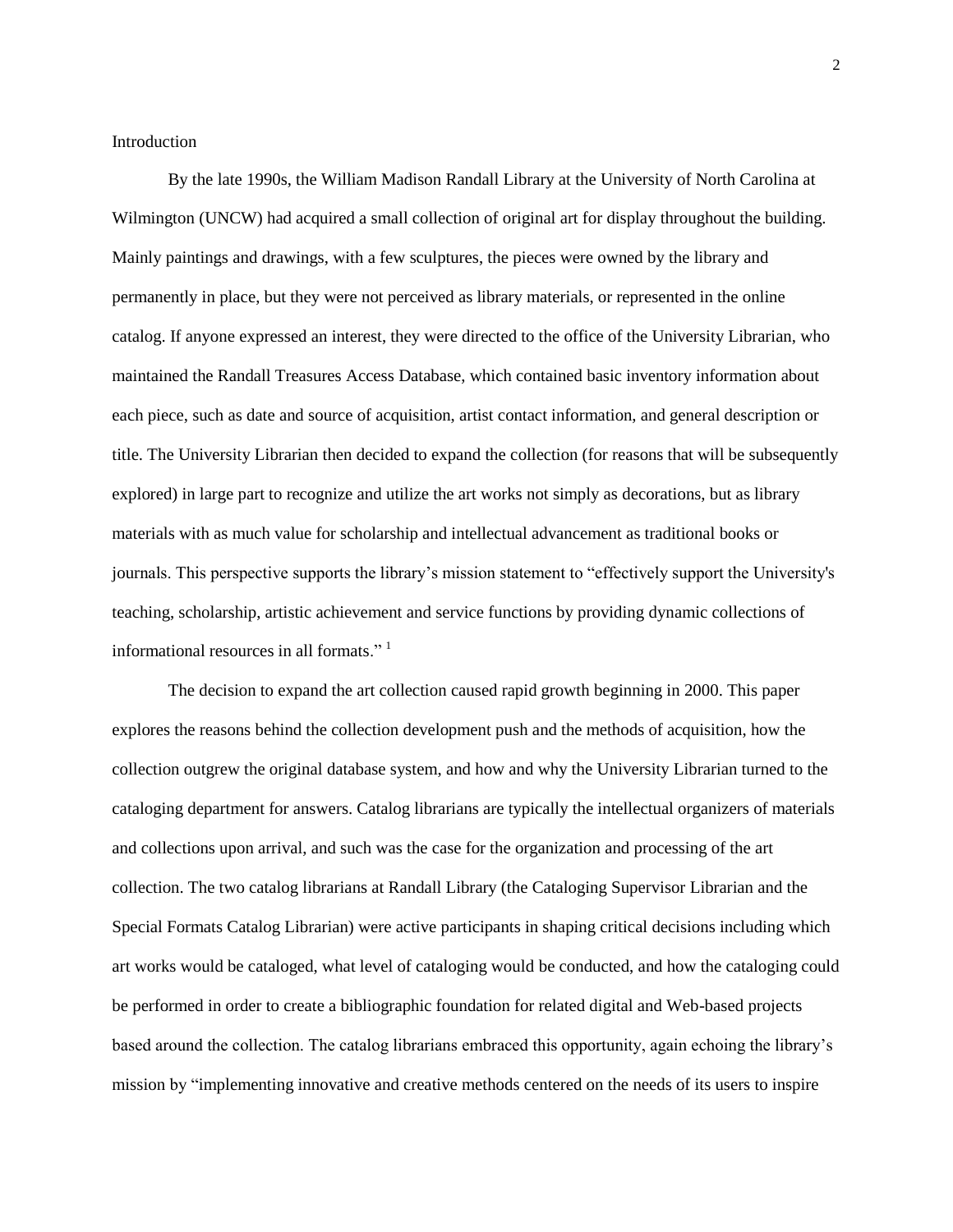and support intellectual curiosity, imagination, rational thinking and thoughtful expression."<sup>2</sup> In 2003, the art collection numbered more than 450 pieces. Each piece is accounted for and is either individually cataloged into the online catalog and updated into the OCLC Worldcat database, recorded in the Randall Treasures database, or listed as part of a finding guide in the Special Collections department. Randall Library's experience illustrates how a decision to invest in cataloging an unusual medium can go beyond the basics of author and subject access to create an unusually valuable foundation for promotional, curricular, and Web-based ventures.

# Literature Review

There have been a number of articles published about cataloging and the documentation of art both before and after the rise of digital and online technology. Articles prior to the mid 1990s focus on overarching issues of standardization and controlled vocabulary in describing and providing access to art works, with an eye toward unknown but anticipated technologies of the future. Most of this literature originates within the museum or art history communities. However, an entire issue of the journal *Library Trends* was published in 1988 with the subtitle "Linking Art Objects to Art Information." The effort "joins the concerns of traditional art librarianship both to topics found in information science . . . and to topics found in recent art historical writing."<sup>3</sup> A major theme is the propensity within the museum and art history community to create and utilize local solutions for the documentation of art objects; whether successful or not, experiences are rarely shared with or recognized by the larger field. Thus countless institutions have implemented idiosyncratic systems to describe and provide some level of access to their own unique collections, while the larger issues continue to perplex the entire community. Such issues covered in the *Library Trends* articles include subject access, controlled vocabulary, and the possible roles of automation. One appendix outlines key differences between libraries and museums.<sup>4</sup> Overall, the academic library is viewed as a separate community, whose tools are acknowledged but not deemed appropriate or useful in the world of museums and art history. Patricia Ann Reed and Jane Sledge make this point by opening their article with the salvo, "Imagine cataloging *without* AACR2 (Anglo-American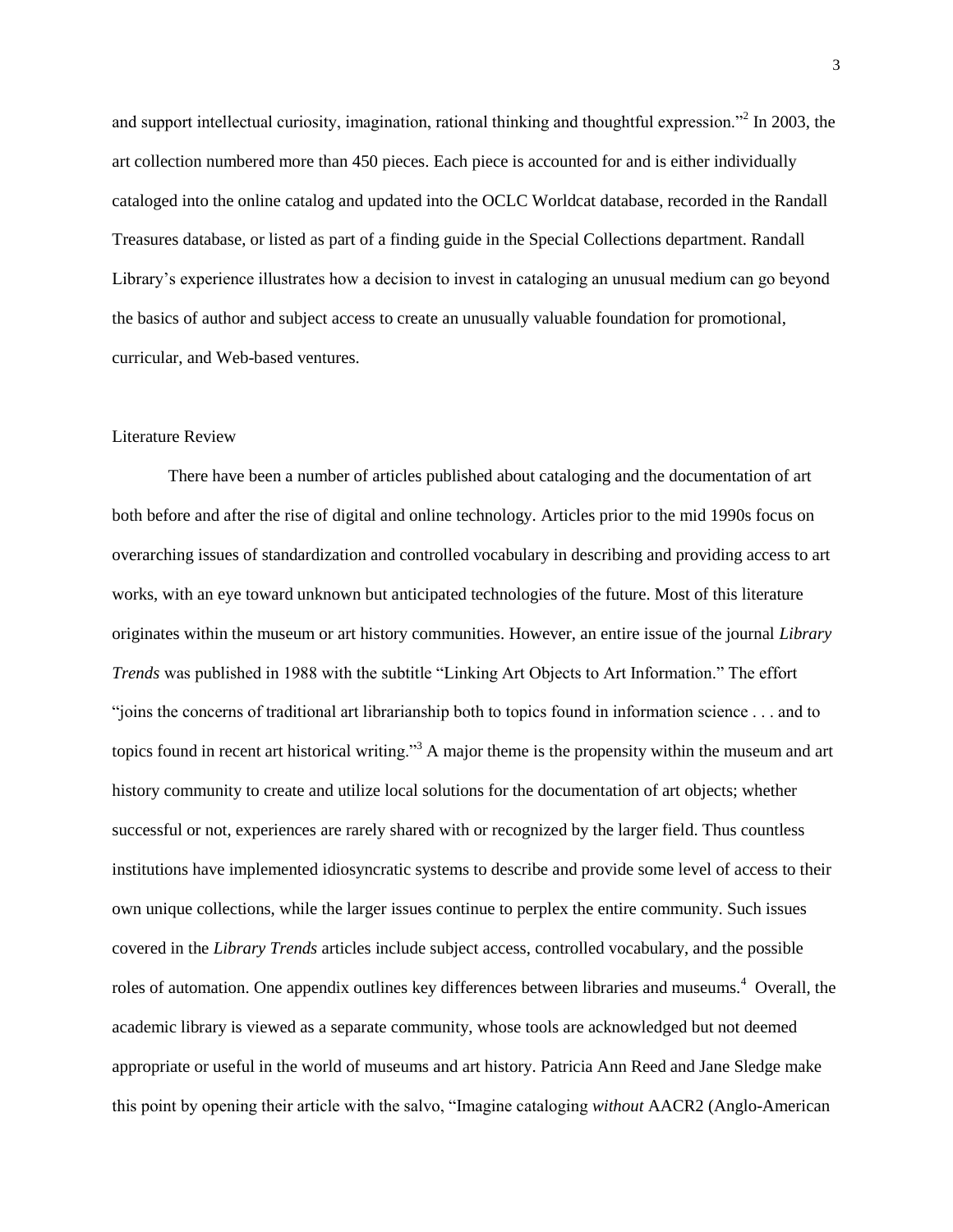Cataloguing Rules, 2<sup>nd</sup> ed.), Library of Congress Name Authority, and Library of Congress Subject Headings. Welcome to the world of museum cataloging."<sup>5</sup>

Esther G. Bierbaum raises issues about the cataloging of non-book items from a library perspective. She points to a trend of unconventional materials proliferating in academic library collections, chiefly by chance or circumstance. Three-dimensional (3D) materials are defined as encompassing art objects (presumably sculpture), games, models, natural history specimens, globes and the like. Although such materials do not routinely warrant formal collection development, the rules put forth in Anglo American Cataloguing Rules  $2<sup>nd</sup>$  edition (AACR2) allow them to be "routinely cataloged in conformity [with other library materials]; the result was bibliographical equality."<sup>6</sup> In addition, Bierbaum puts forth the strategy to "participate in research in the instructional use of 3D, and publicize the results" and to "locate, identify and centrally catalog objects of multidisciplinary value and publicize the program."<sup>7</sup> This study does not relate to art works such as paintings, and cannot address as yet undeveloped digitization or Web factors. However, its larger message of handling unconventional items as library materials worthy of cataloging and multidisciplinary publicity meshes with Randall Library's experiences with its art collection.

Library literature since the mid-1990s has addressed art cataloging within the context of the Internet, the Web, and increasingly advanced database systems. *ArtMARC Sourcebook* is a collection of institutional experiences utilizing the MAchine Readable Cataloging (MARC) format to catalog art and architecture collections.<sup>8</sup> This monograph champions MARC, pointing to its flexibility and ability to integrate "visual document and object records within a central catalog of other materials such as books, maps, moving pictures and sound recordings, thereby making it possible to conduct a search on a single subject across collections."<sup>9</sup> However, the editors acknowledge the limitations of MARC for working with art objects, due to vocabulary and subject access issues, the question of collection level versus item level cataloging, and concepts that are often more ambiguous for art objects than for library materials, such as date and place of publication and physical description.<sup>10</sup> The chapters include detailed explanations of MARC tag and field usage for collections of widely varying materials and access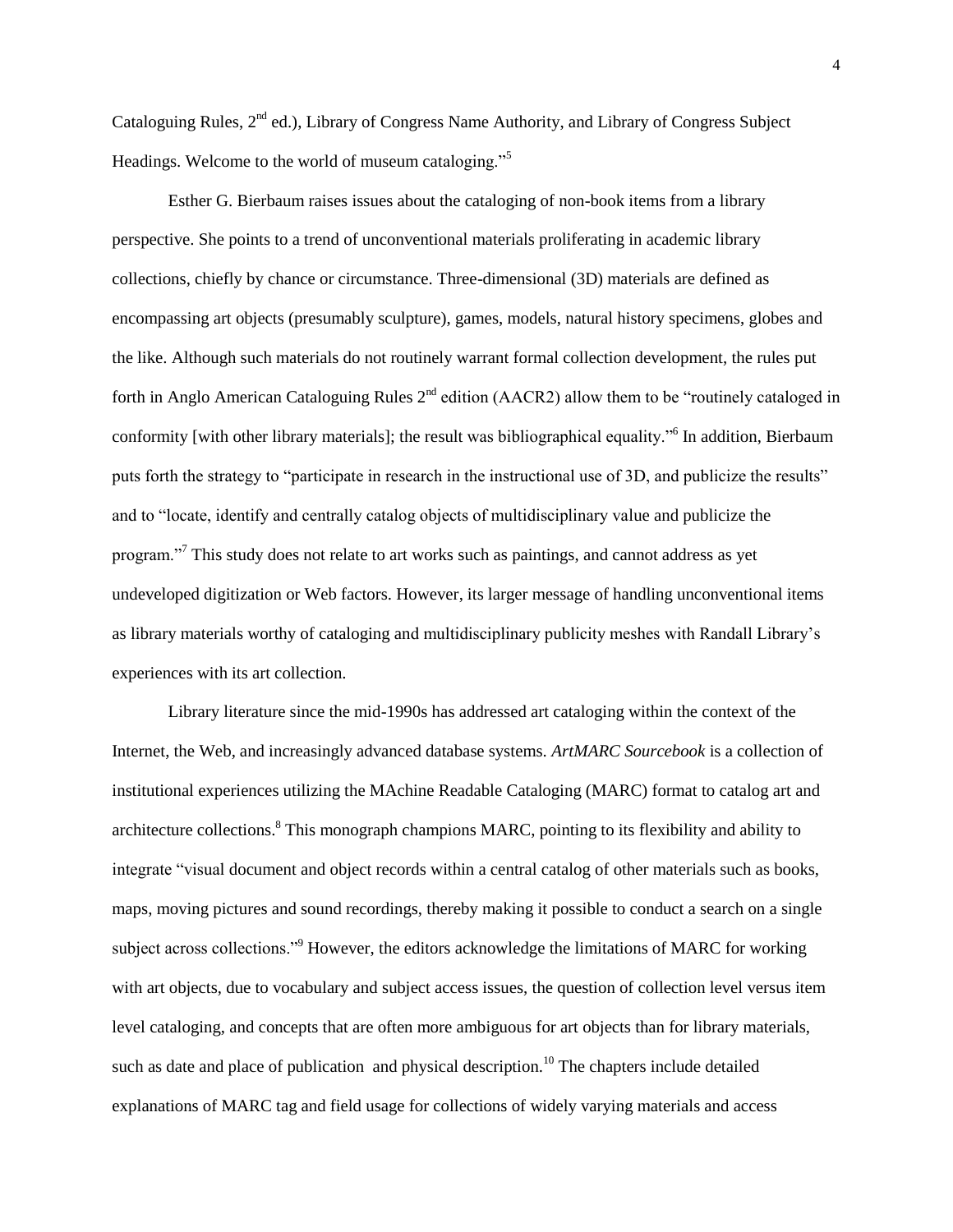requirements. Naturally, the collections detailed in this book are of large scale and prominent provenance. The art and architecture collection at Florida International University numbers 65,000 slides, while the California Historical Society's photographs number over 500,000, and the collections in the Prints and Photographs Division of the Library of Congress total over 13 million pictorial materials. While Randall Library's art project can hardly compare in terms of size or broad cultural relevance, it can benefit from the guidance put forth in the *ArtMARC Sourcebook*, and from Elizabeth O'Keefe's conclusion therein that "MARC can be used for just about anything."<sup>11</sup>

The ability to digitize images for display on the Web has become a critical factor in providing access to visual materials. This new generation of access calls for some kind of cataloging, whether in the traditional library sense, or in the form of the most basic data elements, such as artist and date in nonstandard form. Although there is more and more library literature studying the explosion of digitization projects involving library and archival materials (even within academic libraries), few involve cataloging individual images in the library catalog. This is due in part to the fact that most digitization projects involve collections of materials, which are typically not cataloged on an item level basis. While individual images are typically digitized within a separate Web site or database, they are rarely included in the library catalog.

Karen Reilly and Jolene de Verges offer an example of an academic library that made the decision to utilize the MARC format and catalog individual images in an unusual and fruitful collaboration. In 1997, after an agreement of cooperation between the College of the Holy Cross and the nearby Worcester Art Museum, the college applied for and received a grant to fund the Virtual Worcester Art Museum, a "megasource of complementary databases: the Holy Cross bibliographic database, the Holy Cross slide database, the Art Museum bibliographic database, and a newly created Art Museum database of digitized images and associated curatorial records."<sup>12</sup> The scope of the project was large. Worcester is the second largest art museum in New England, with 35,000 paintings, sculpture, photography, prints and drawings; its museum library holds almost 45,000 volumes. A key to the success of the database project was the decision to utilize the MARC format, rather than a Web-based tool such as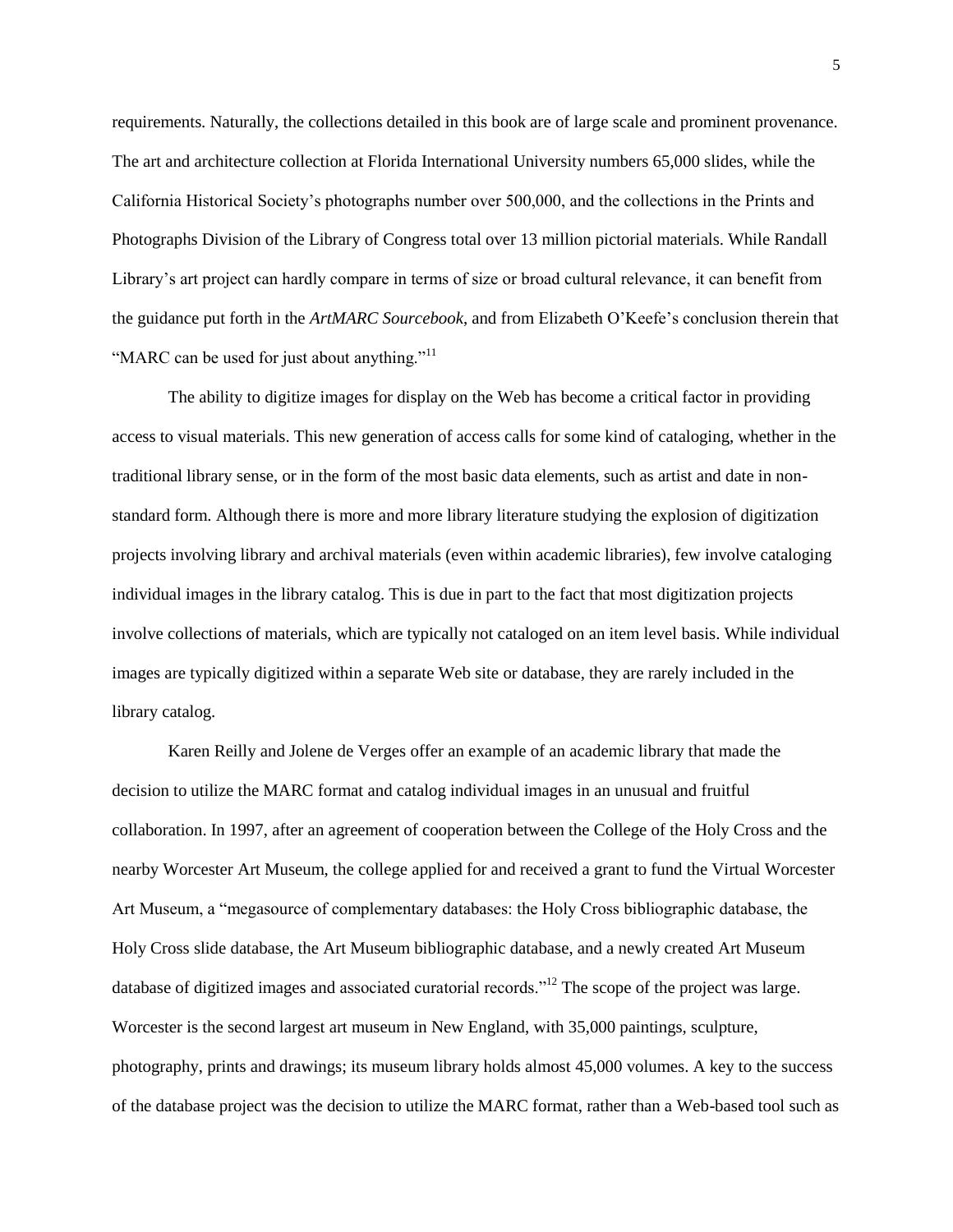SGML (Standard Generalized Markup Language) or XML (Extensible Markup Language). One reason given was "the capacity to search across databases, allowing unique resources that are physically separated to appear as a single entity.<sup>"13</sup> Such a scenario would insure that a patron's search for an artist would retrieve records not only for books about the artist held at the college library, but also records for works of art created by the same artist, held at the neighboring museum. This argument underscores an increasing desire for online access to *all* available materials, including conventional library books as well as visual, graphic, digital, electronic, multi-dimensional, or as yet unforeseen types of materials. The article acknowledges the traditions cited in the earlier art history and museum literature, that "historically, museum and visual resource professionals had no incentive to standardize the description of works of art. Artworks, unlike books, are unique objects; uniform cataloging methods were not needed."<sup>14</sup> However, by this time advances in technology had improved the ability to share data over automated networks. Although work is ongoing to develop descriptive standards (i.e., at the Visual Resources Association, and the Getty Information Institute), within the academic library environment the established usability of and familiarity with the MARC format made it the best choice for this project. The article describes decision making in terms of scanning, retrospective conversion, bibliographic processing, cataloging issues including MARC tag use and subject access, staff and student involvement and workload, and an overview of different types of use that the database has enjoyed to date. The authors cite the project's success in terms of the resulting universal access to digitized images, as well as benefits of cooperation between the college library and the museum.<sup>15</sup> Now known as Bridges to Art, the database offers the ability to search across the databases of the Worcester Art Library, Worcester Art Images, and the Holy Cross Libraries.<sup>16</sup> Although this project is hardly a mirror image of the Randall Library art project, due to its multiple collections, their size, and the collaboration with an outside museum, the decision to utilize the MARC format and to catalog on an item level basis reflects a similar willingness to view works of art as library materials.

An overview of the literature in the museum, art history, and library communities illustrates a longstanding struggle to document art objects in order to convey an adequate verbal description of unique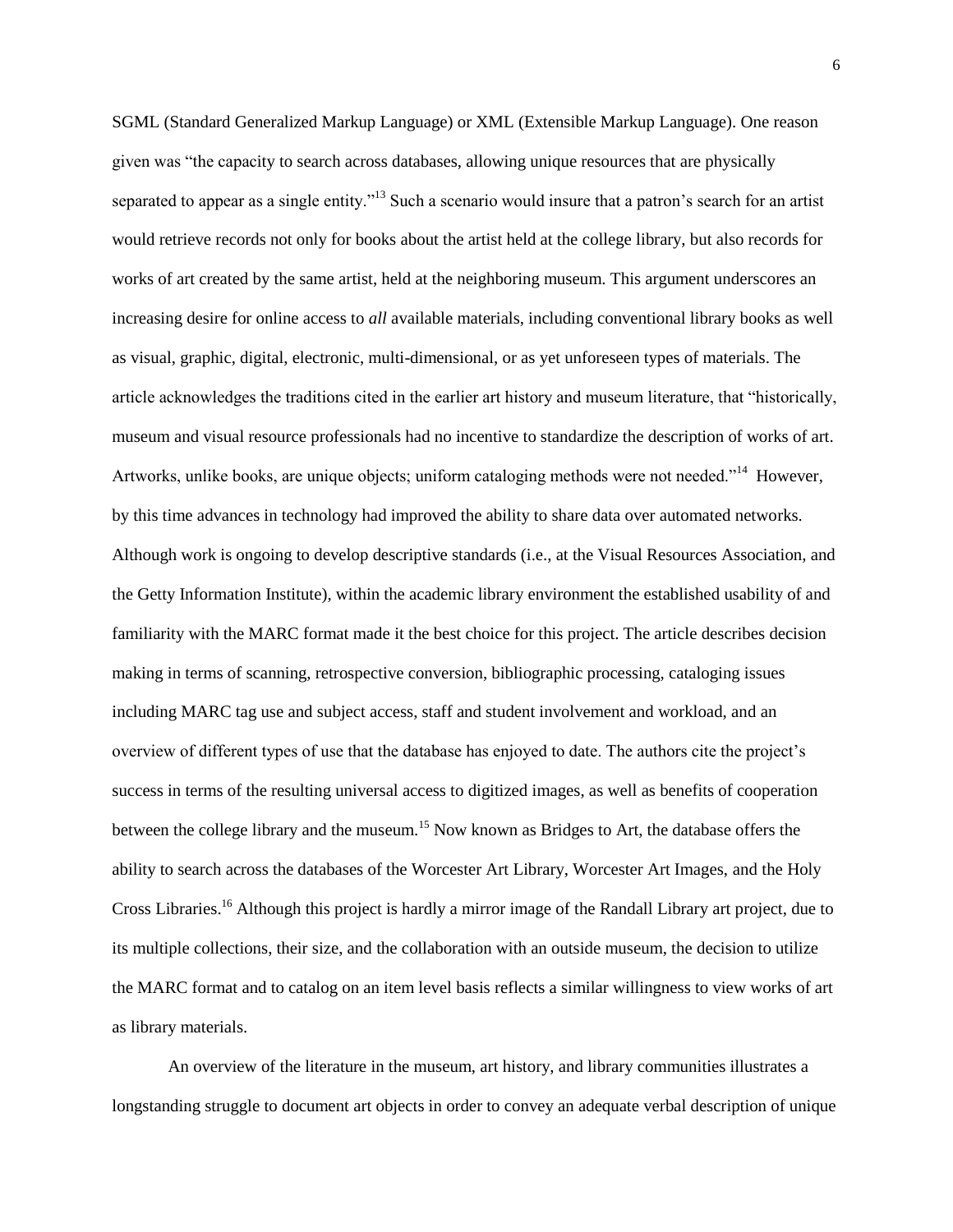and non-textual materials such as paintings, sculptures, slides, and photographs, and provide some kind of access to them. The utilization of library terms, techniques, and standards to these ends has gained a measure of acceptance in the years following the advent of automated networks, digital imaging, and the opportunities of the Internet and the Web. These breakthroughs have allowed online library catalogs and databases to offer the possibility of integration with outside databases, increasing access opportunities in large part through the MARC format. The object of this paper is to illustrate how a mid-sized university library's decision to catalog its small but growing art collection can have larger consequences not only for increased multidisciplinary use of the materials, but for overlap and integration with a separate Webbased database that provides images and description.

#### Collection Building Phase

It is not uncommon for library collections to begin organically, long before an official collection development policy is in place. Some of the first pieces in Randall Library's art collection related to the origins of the university, such as formal portraits of former chancellors and presidents. Through the 1990s, Randall Library acquired pieces here and there, mainly through gifts by regional artists, forming a small collection to display on the walls. The art formed a freestanding decorative collection, without direct input from or ties to the university's art department (offering degrees in art history and studio art). There was no consistent effort to document the incoming art until the University Librarian and the University Archivist (within the library staff) launched an effort to record rudimentary information, take digital images, and create a simple administrative database (later named the Randall Treasures Access Database). The University Librarian foresaw the eventual possibility of a Web-based tour showcasing the library's art collection, but at this time the database served no curricular, scholarly, or otherwise academic purpose, and was simply an administrative record retention inventory.

At this point the University Librarian made the decision to expand the art collection. Several factors were involved, one of which was the library's existing faculty scholarship collection, wherein the archivist actively acquires and catalogs publications by current, former, and retired university faculty.17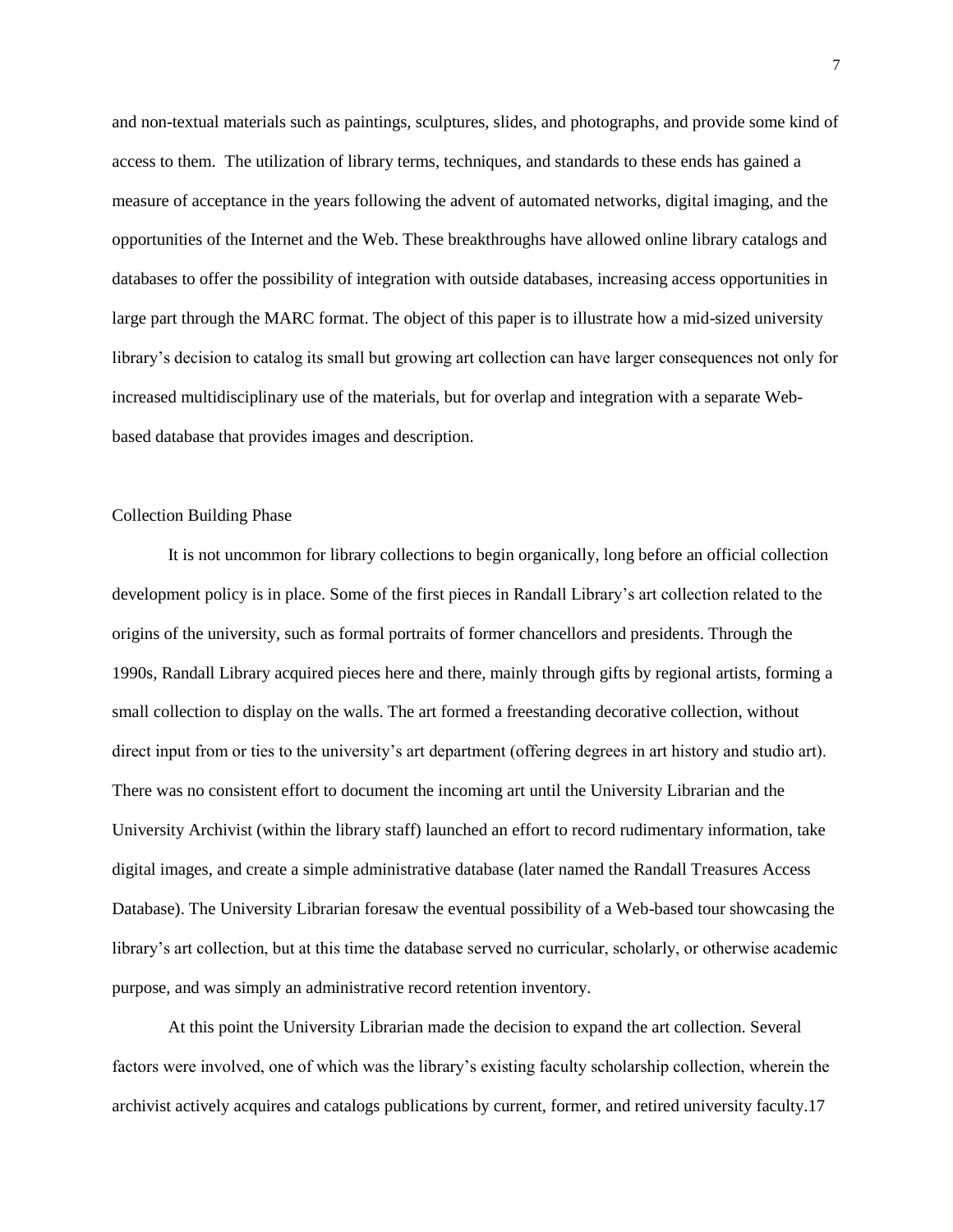<sup>17</sup>The collection includes article reprints, newspaper columns, book chapters, book reviews, and the like. The art department faculty were underrepresented in the traditional paper publications, since their scholarly output was the production of art works. The University Librarian and the archivist realized that these faculty members represented a rich resource and that it seemed logical to include a sample of their work as part of the faculty scholarship collection. This decision simultaneously added nearly twenty pieces to the burgeoning art collection. The art department faculty offered some of their most representative and significant works within the library's price range. They were pleased to have their work permanently on display at the library and some came to donate additional pieces as they began to see the library's collection of art as a teaching tool.

As the art collection grew due to these faculty acquisitions, it also saw growth from donations. The University Librarian placed great value on the aesthetic appeal of the library and sought to bolster it with an emphasis on decoration that could be educational and inspirational. The library competed for and received a small grant to buy local art as part of this project. In addition, a faculty friend and donor committed several pieces of art to the library, and others donated gift funds for the project. Through networking and informal promotion, Randall Library's newfound interest in art began to generate community interest and significant gifts. The driving force at this stage was donor satisfaction. The collection remained decorative and was not geared toward the acquisition of art at the level of a separate university or community art museum. Throughout, the goal has remained "art in the library." This approach has been successful, garnering pieces by area artists with a connection to the university, as well as works valued at thousands of dollars by nationally known artists, such as Dale Chihuly. Prints from the estate of an emeritus faculty member and library patron greatly expanded the scope and size of the collection. These included original works by Francisco Goya, Fritz Eichenberg, Käthe Kollwitz, and William Hogarth. The library's collection of art quickly became impressive, but has remained manageable in size and scope.

Randall Library has identified a goal wherein "special efforts are made to collect, preserve and make available information resources relating to the coastal region in which the library is located."<sup>18</sup> The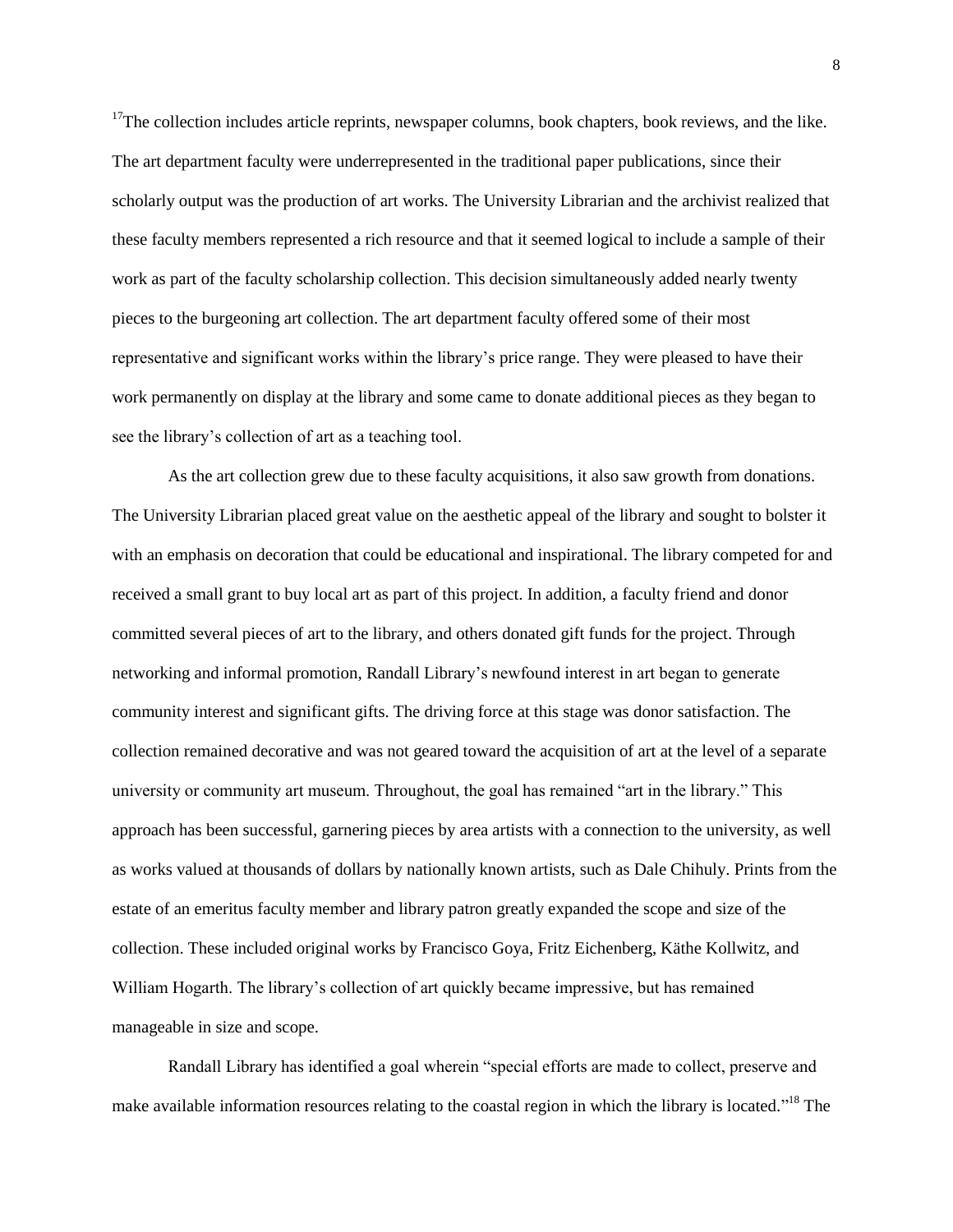result is the Southeast North Carolina Collection (SENC).<sup>19</sup> The guiding policy of SENC has built upon the Special Collections department's original mission to collect original historic material about Southeast North Carolina. Beyond traditional acquisition materials such as books, gray literature, and manuscript collections, SENC has expanded to include music of the region. Just as the art collection is a natural corollary to the faculty scholarship collection, it follows that works by regional artists (or art work representing the region) would also be a natural fit for SENC. Thus most purchased art works and gift items are sought from regional artists.

The gift collection of prints mentioned earlier represents a separate branch of Randall Library's art acquisition. In this case numerous gifts of art were coming in without a regional component, but of significant quality. An unframed art collection was created in the Special Collections department for such pieces, primarily for student, faculty, and research use. This material has been utilized in a printmaking course and student exhibition, and it is not anticipated that it will be framed or displayed on a permanent basis.

As these varied efforts began, the art collection grew rapidly. Before reaching the ultimate goal of an online art tour, the focus shifted to immediate questions concerning promotion and cataloging of and access to the collection. At this point, the University Librarian looked to the library's two catalog librarians for input into the process. Together they examined the history and possibilities of the art collection and made the decision to catalog a significant number of the art works individually and at the fullest level.

## Cataloging Phase

Access was a key factor in the decision to perform full-level cataloging for the art works. Simply displaying original art on the walls of the library served an aesthetic function, but offered no opportunity to learn more about the pieces, to use them in support of research or scholarship, to identify them as library materials, or to locate them via the library catalog. Creating an individual bibliographic record for each of the art works makes them searchable by artist, by medium, by topical subjects, and by other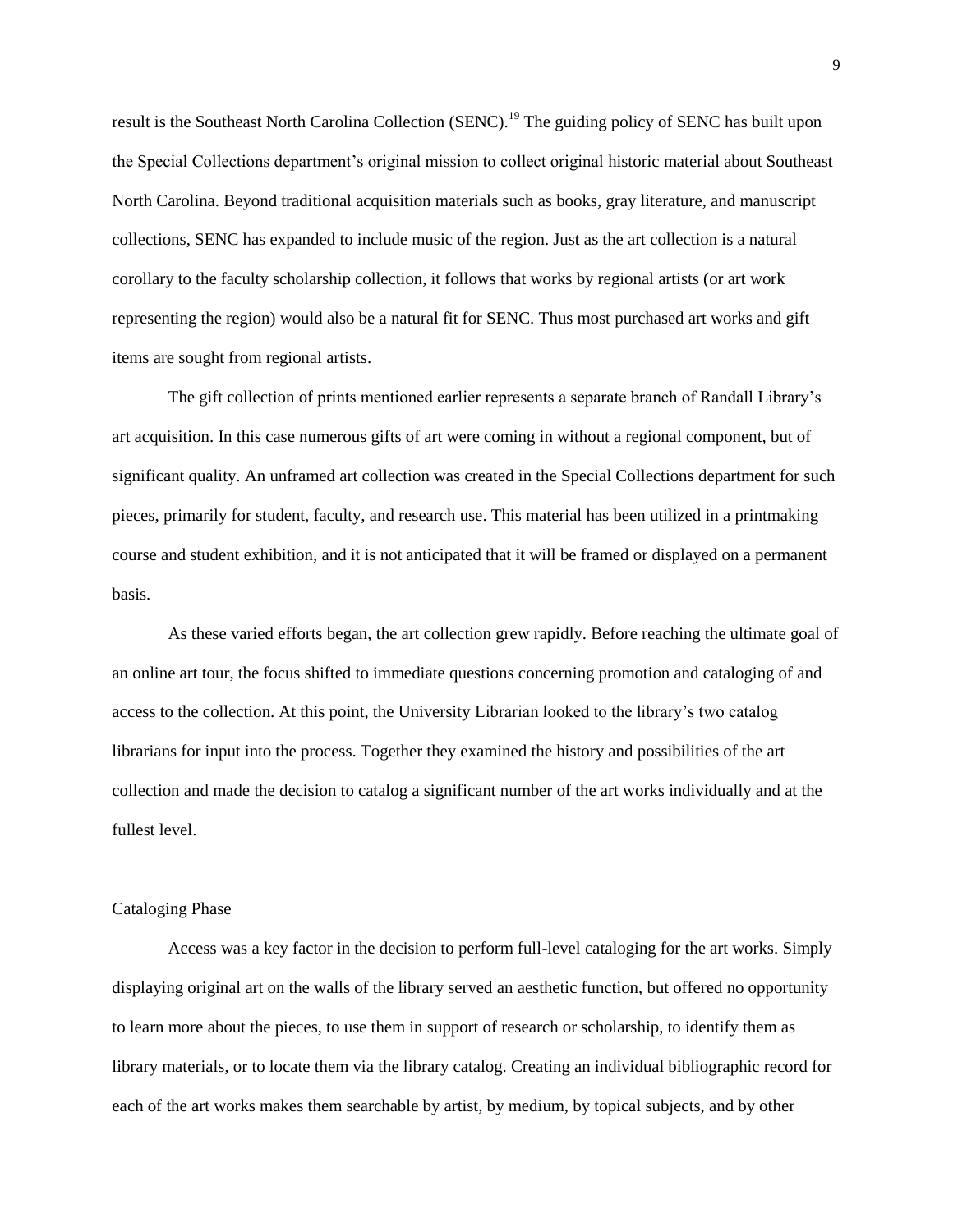bibliographical data. This type of access is especially important for faculty and students in the art department, due to the library's continuous efforts to improve access to library materials, promote new collections, and create dynamic connections with academic departments. Since the catalog is Web-based, it also offers community members and artists improved access to resources that might otherwise have been unknown. Updating the records to the OCLC Worldcat database opens that access to the entire world.

The decision to proceed with full-level cataloging was made in full agreement. However, the next question involved what would or would not be cataloged. Volume of work was a factor, so the University Librarian and the two catalog librarians decided to give priority to cataloging items that support specific existing collections. This includes the following types of art:

- pieces that are historic in their importance to the Special Collections department; this included significant originals or prints collected prior to this decision
- pieces that have subject coverage in the imagery of the region (SENC)
- pieces that are created by regional artists (SENC)
- pieces that are part of the faculty scholarship collection
- pieces that are part of the original Archives collection (i.e., paintings of former presidents and chancellors)
- any other pieces that do not fit one of these categories but was an original art work

Reproductions (prints) were not initially chosen for cataloging. These pieces continue to be tracked, recorded and inventoried in the Randall Treasures Access Database in the administrative office. Due entirely to limited resources, this element of the collection has taken secondary status. It is not being ignored from an educational standpoint; the University Librarian hopes to include it in the catalog when sufficient resources are available.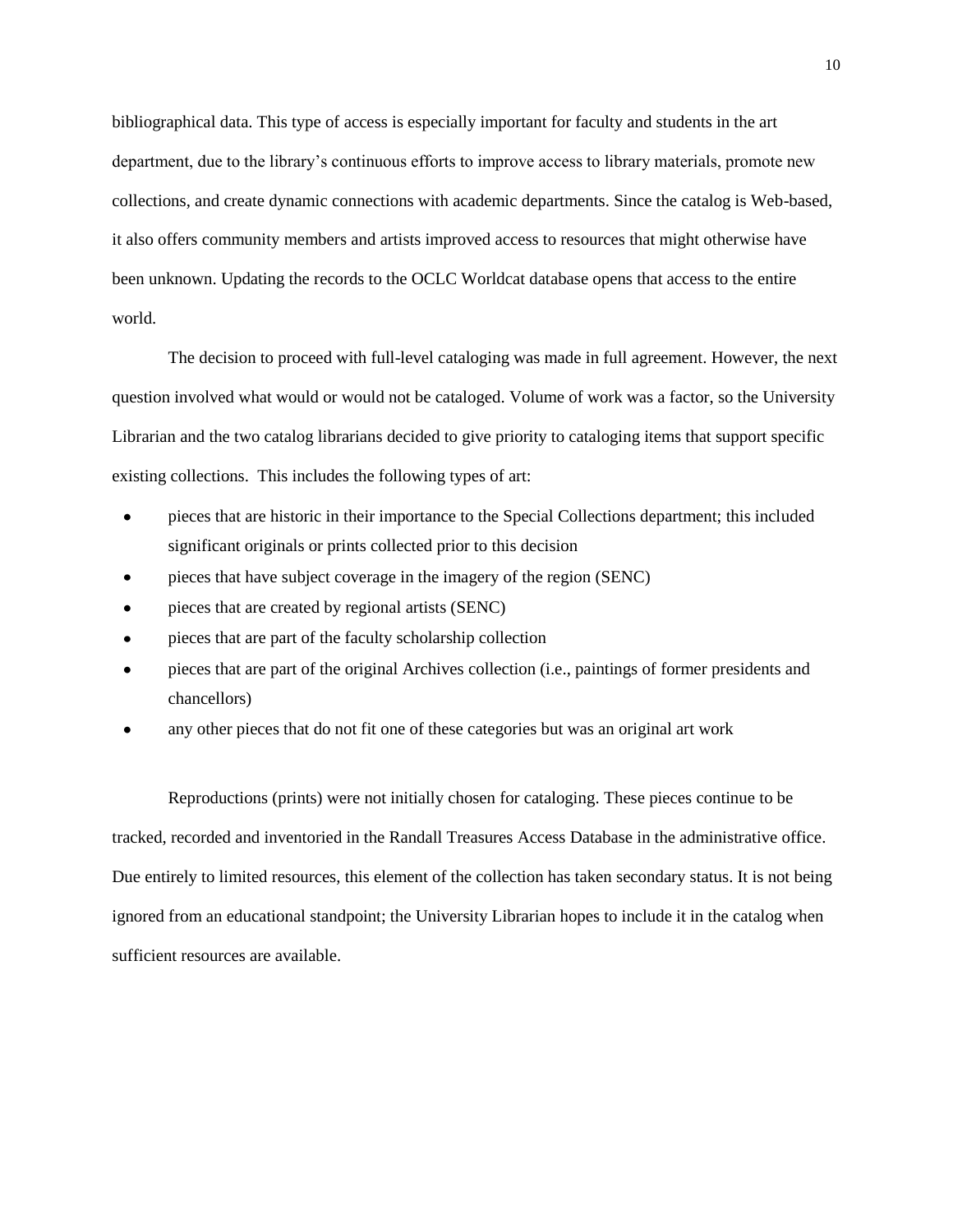## Cataloging Challenges and Issues

Libraries (both public and academic) increasingly offer a rich variety of media besides monographs to serve the information needs of their patrons, including video recordings, sound recordings, microforms, serials, electronic resources, manuscripts, maps, and occasionally even works of art. Ideally, librarians look past the format to the material and its value for scholarship. Adhering to this perspective allows a book, a journal, a map, and a painting to enjoy equal bibliographic footing, relative to other circumstances, in terms of cataloging. The catalog librarians at Randall Library embraced the opportunity to work with an unfamiliar format. They perform original and copy cataloging on all formats for general and special collections, including video recordings and sound recordings, films, cartographic materials, kits, slides, and electronic resources. Paintings, prints, and sculptures were altogether something new, but the catalog librarians approached them first as library materials, and second as unusual formats that would undoubtedly require effort, flexibility and patience.

As noted, the library's administrative office maintained the Randall Treasures Access Database to keep track of inventory. The following elements had been captured for each item:

Location number/local system number Artist's name Artist's geographic location Title or provided description Regional (yes or no) Original (yes or no)

Local Interest How acquired Value **Comments** ID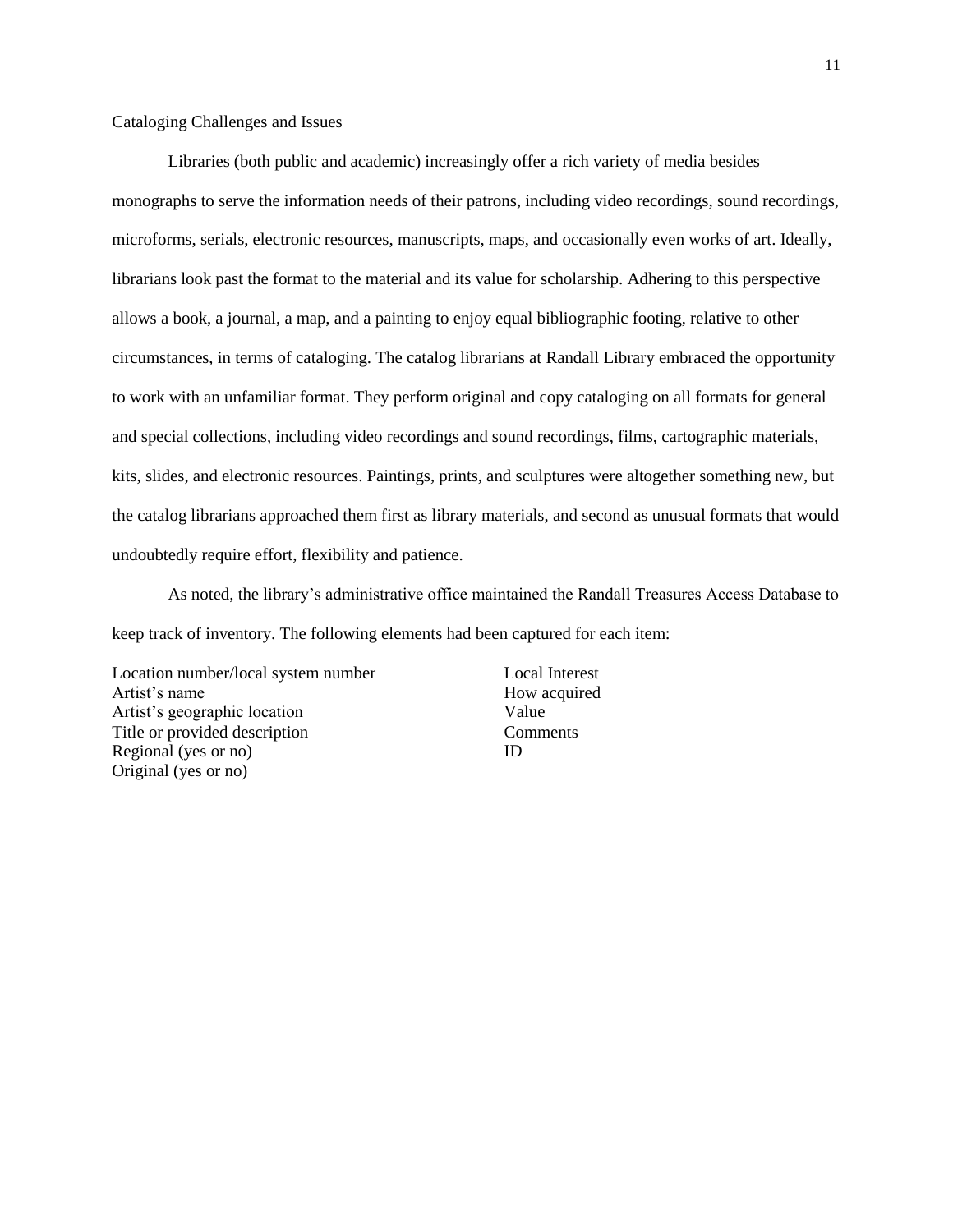[Insert Figure 1 here]

These elements about the art and its provenance allowed the catalog librarians to enter the project with some basic data in hand. They began by performing preliminary research. Catalog librarians develop a wide range of knowledge as they provide description and subject access for library materials on every conceivable subject. This is especially true for original cataloging. As neither librarian had a fine arts background, the first step was to review appropriate reference sources in order to identify media and materials and become familiar with appropriate art terminology.<sup>20</sup>

In addition, they studied key cataloging resources for guidance in working with a largely unfamiliar format. They first reviewed chapter eight in AACR2, which provides descriptive rules for graphic materials and defines them as "two-dimensional art originals and reproductions, charts, photographs, [and] technical drawings."<sup>21</sup> They also consulted Bibliographic Formats and Standards (BFAS) for guidance on inputting bibliographical data for fixed and variable fields in MARC records for such materials. $^{22}$ 

As noted, the decision to catalog the art came after its acquisition through the University Librarian's administrative office and its subsequent placement on display throughout the library. Thus the catalog librarians worked with the materials in public areas and without removing them from the walls. They measured the art works and gathered descriptive information, then created catalog records using Cataloging Micro Enhancer for Windows (CatMe). Additional data from the Randall Treasures Access Database were added to the bibliographic records, such as each work's unique identification number and donor information.

Randall Library materials are classified using Library of Congress classification numbers or local accession numbers. Was either type of classification appropriate for works of art that would never be shelved or housed together physically? After consulting with the Head of Technical Services, the catalog librarians decided to utilize local accession numbers that matched the sequential numbers assigned to the art works in the Randall Treasures Access Database. This system became more meaningful after the catalog librarians created the online Randall Library Artworks Location Maps, in which the accession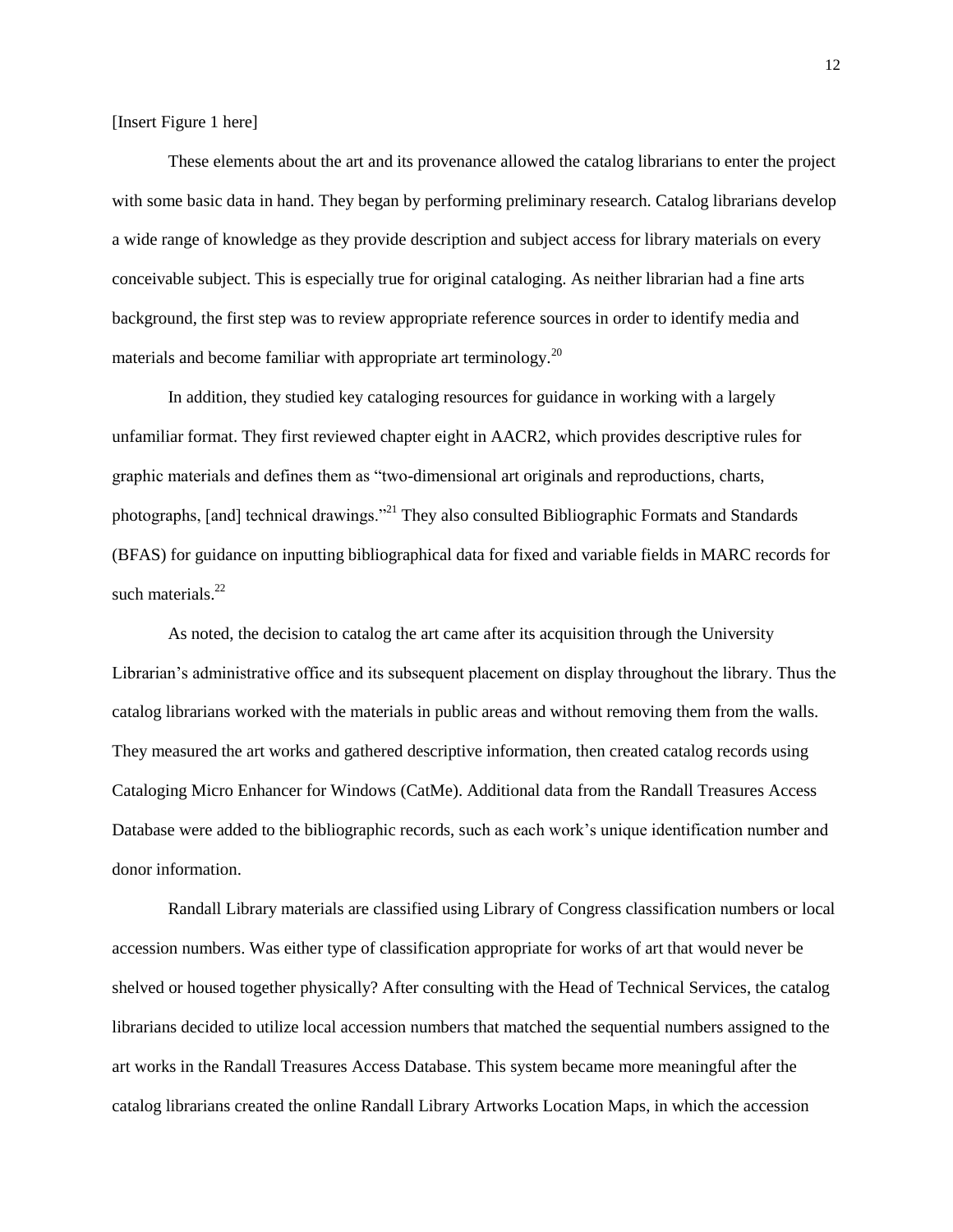numbers were added to existing online library floor maps to reflect the exact wall location of each art work. A uniform resource locator (URL) was added to each bibliographic record using the 856 field, providing access to the online map for the first or second floor. A unified message was also included in the 856 field to display hyperlinked text in each art work's OPAC record: "Find the numbered location of the artwork on the  $1<sup>st</sup>$  [or  $2<sup>nd</sup>$ ] floor library map." With a click, users can retrieve the map and match the local accession number in the art work's record with the corresponding number on the online map.<sup>23</sup> The art collection is fluid and ongoing, with new works acquired often, and existing works temporarily relocated or removed. The accession number system simplifies the inevitable editing and data maintenance required to correlate physical changes impacting map locations with corresponding accession numbers.

Subject access is an important aspect of cataloging and, in this case, the priorities were to represent both the media of the art works and the topics represented. Using genre/form headings in the 655 field was the ideal solution for indicating the form of the art work, since they come from specialized vocabularies such as Thesaurus for Graphic Materials (TGM).<sup>24</sup> However, the 655 field is not indexed in Randall Library's system, so the catalog librarians assigned media subject headings in the topical 650 field. Although these subject headings designate topics rather than forms, this approach provided some level of subject access. These headings include "Painting," "Drawing," and "Portrait." In addition, the geographic subdivision "North Carolina" and appropriate county names were added to all art media headings to reflect the source of these original art works. The decision to utilize this level of geographic subdivision illustrates the library's commitment to collect and fully catalog materials representing regional culture, as described earlier with regard to SENC.

In addition, topical subject headings were assigned in the bibliographic records in order to represent the subject matter. Form subdivision "Pictorial works" is used after each topical heading where appropriate. Examples of topical subject headings include "Beaches \$v Pictorial works" and "Mexicans in art." Finally, the University Librarian wanted to have a method to easily retrieve all the original art work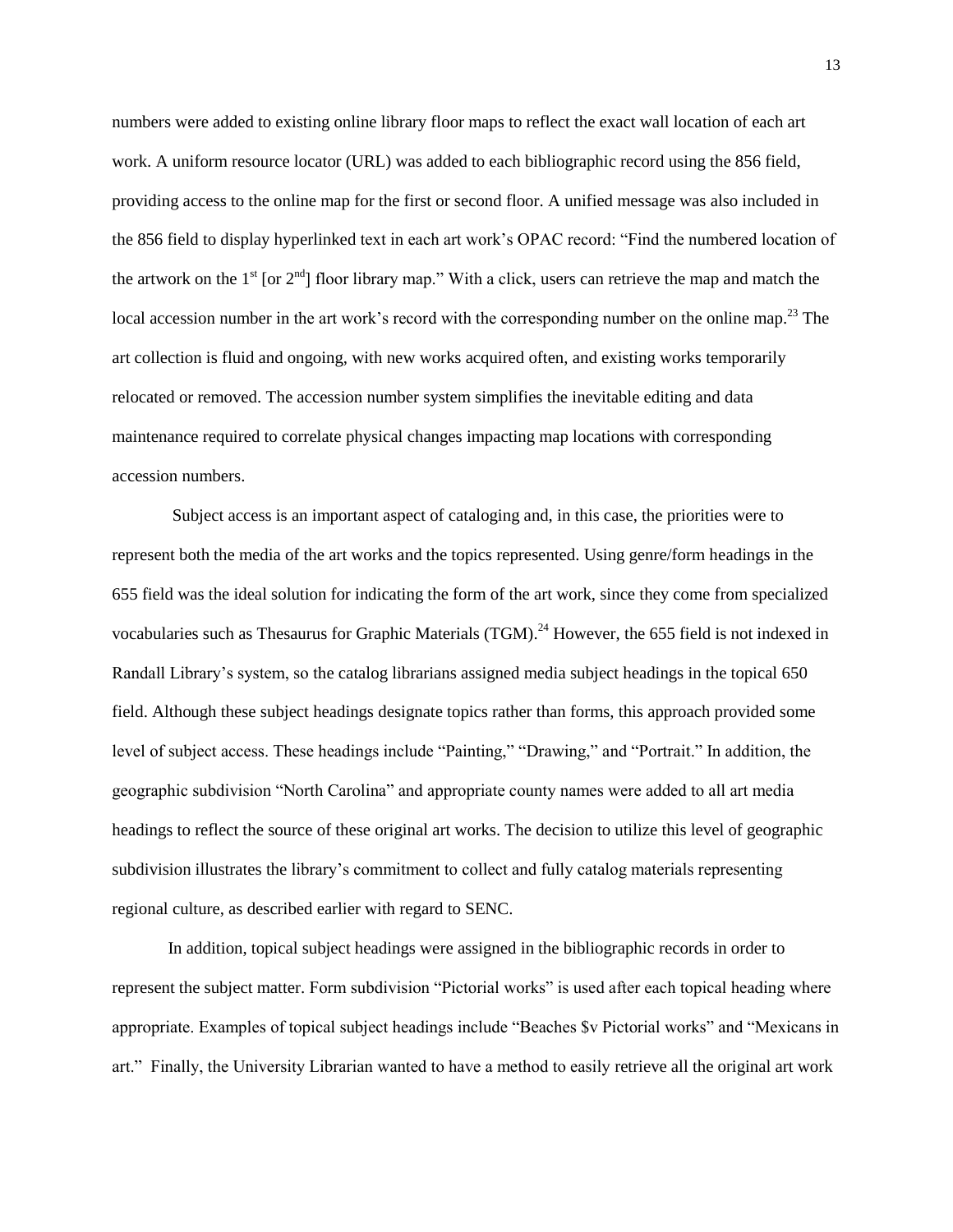bibliographic records in the online catalog. The solution was to create and include the local subject heading "Randall original artworks" using the 690 field in the bibliographical record.

# Digital Issues, Opportunities, and Challenges

Once most of the art was cataloged, the University Librarian revisited the idea for a Web-based tour of the collection. In 2002, Randall Library had received a grant to create a digital Web site centered on materials relating to World War II.<sup>25</sup> For that project, Randall Library had acquired PastPerfect, a software package geared towards small- and medium- sized museums and art galleries.<sup>26</sup> Because the software includes digital imaging and Web interface capabilities, the University Librarian realized that the significant investment in full-level cataloging for the art collection could now yield a digital Web collection with relative ease.

The data existed in two separate forms: the Randall Treasures Access Database, which was inventory and valuation driven, and the library catalog database, which was access and research driven. As noted, the catalog records presented expanded elements of description, sizes, and subject access. Unfortunately, the bibliographic records in Randall Library's catalog database were not readily transferable into the PastPerfect database. Nevertheless, the expanded information existed in an easily accessible form and a student was trained to perform data entry from the two existing databases into PastPerfect. The resulting Randall Library Art and Treasures Tour combines data from both resources, along with the critical visual component of digital images of the art itself.<sup>27</sup>

The decisions for the art works' inclusion in the Web tour are determined using several criteria. The first factor is to include only original art works. Secondly, the works need to be out of copyright protection or the University Librarian must have gained permission from the artist to place the work on the site. Indeed, the issue of copyright is unavoidable. In order to place the images in the public catalog and on a public web site, the University Librarian seeks copyright permission from the artists. Most are willing to give permission, but others have never responded or have been impossible to locate. If permission is not acquired, the record is maintained in the public catalog, but no image is linked to the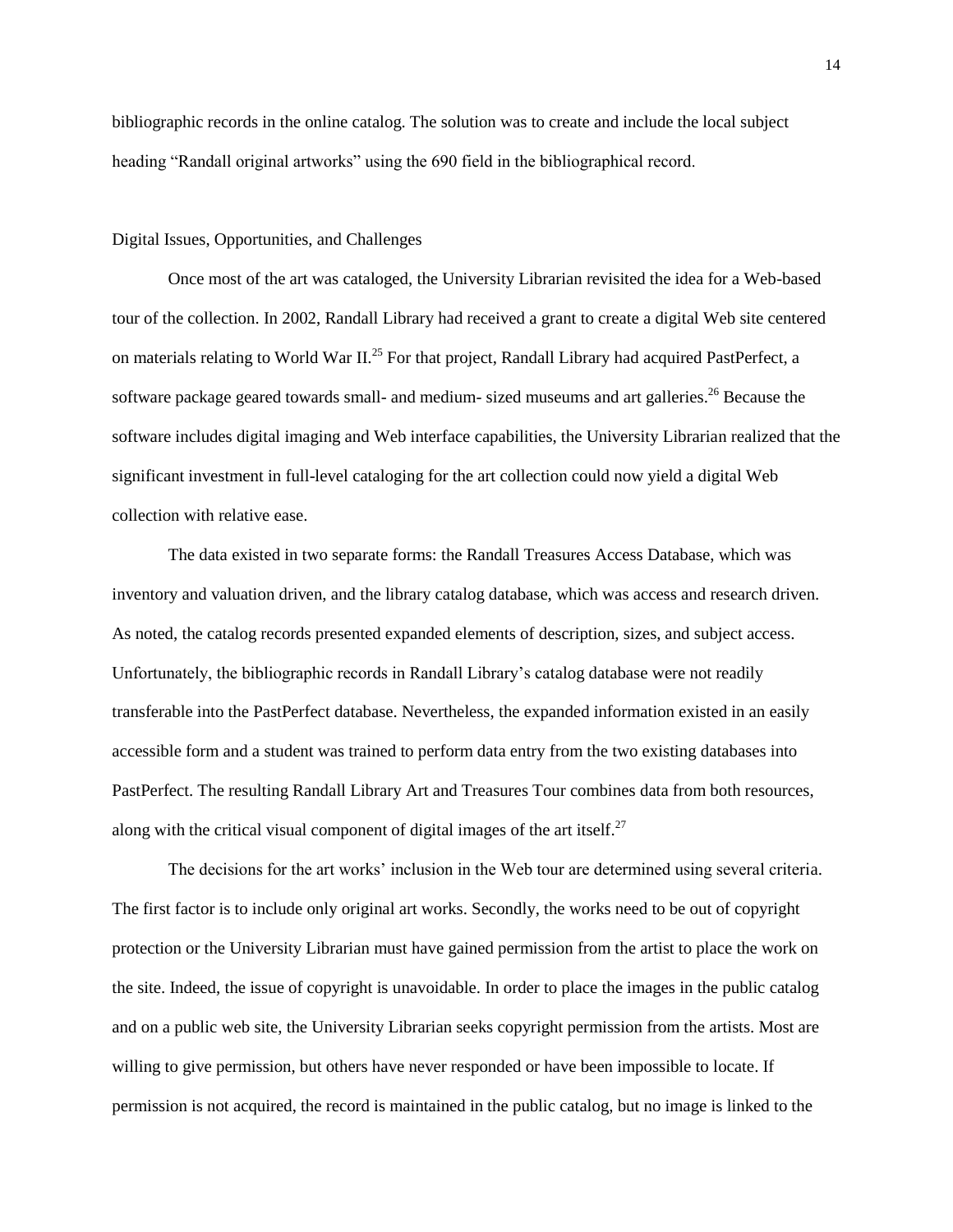bibliographic record or added to the tour. The copyright issue adds an unusual factor to the cataloging process. This matter is not the norm for library catalogs, which are not concerned with digital imaging; it does, however, illustrate a growing area of contention and concern and represents an emerging gray area of the copyright law as it pertains to Web-based online catalogs. If an institution owns an item and wants to add a digital image of the item to an existing database, is permission required? As catalogers deal more frequently with new formats and are called on to add images, music segments and video clips to online catalogs and databases, is it their responsibility to monitor copyright compliance? If not, whose responsibility is it in the library?

Once chosen, the art works are photographed. Since the collection is primarily visual, the effort to present quality images of the art is paramount. Initially a photographer was commissioned and care was taken to photograph the work in two ways: first, a full representation of the image including its frame, and second, a photograph of the visible image itself, without showing the frame. Both choices are available within the Web tour. $28$ 

After the data entry and Web site construction was complete, the catalog librarians took the next step of linking each Web tour image URL back into the individual bibliographic record for the art work in the library catalog. A unified message was also included in the 856 field to display hyperlinked text in each art work's OPAC record: "View the online image of this art work." Each bibliographic record is thus supplemented with one link to the image within the Web tour, and another link to the online map showing the art work location within the library. These links are also present in the OCLC WorldCat database records, allowing true global access to the art works.

Workflow issues constitute another area for review, specifically the Web site construction and the cooperation of the Associate University Librarian for Computing Services. As noted, a student performed data entry, entering existing catalog data into the PastPerfect software records. Some libraries might prefer to use catalog librarians or paraprofessional cataloging staff to construct the Web site information, depending on resource availability. As the library takes cataloging products and creates new added value products, should the responsibility for quality control, authority work, data entry, and such remain the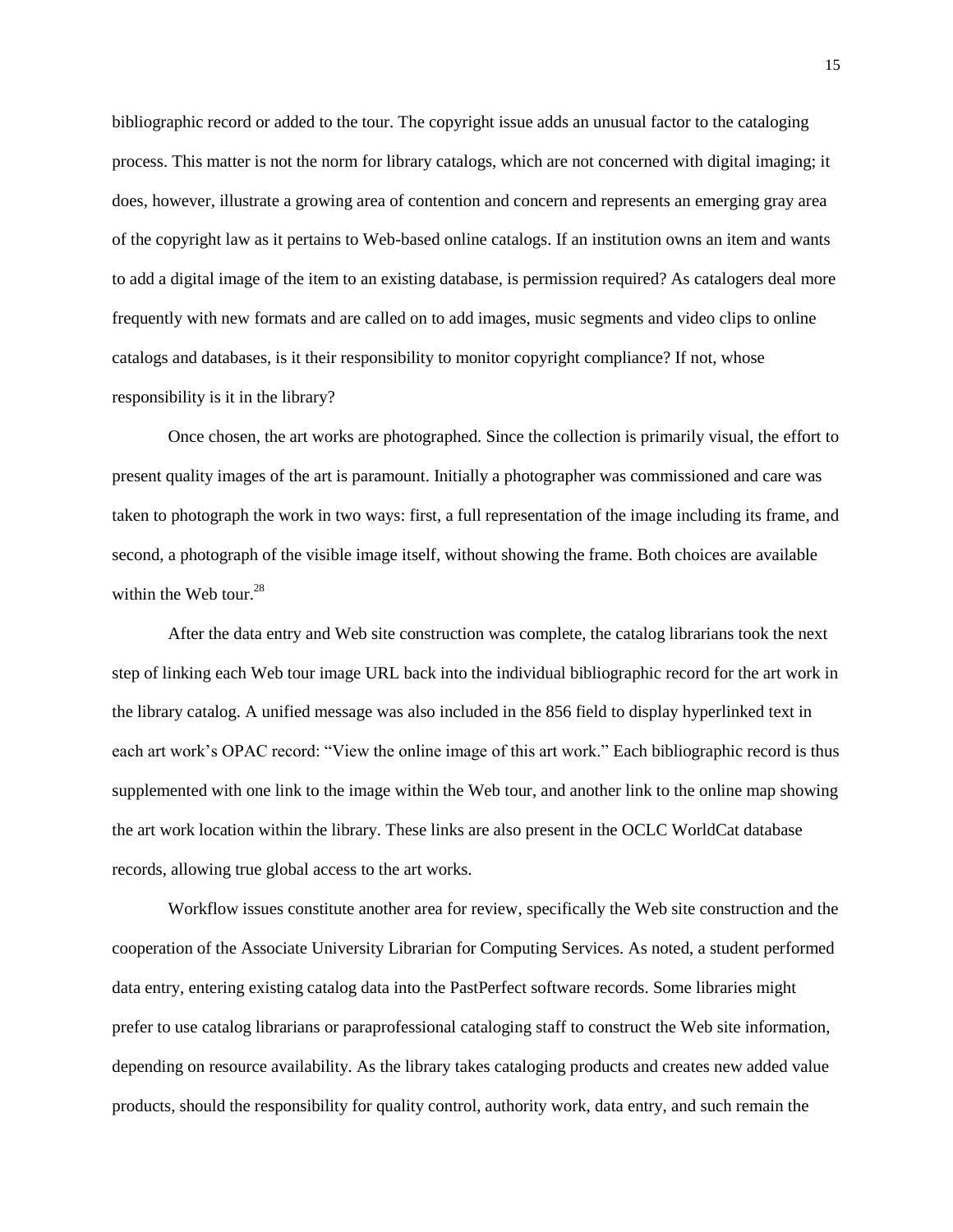purview of catalogers, since they created the base data? At Randall Library, a team was established to create the new digital Web product; it was made up of the University Librarian, the Cataloging Supervisor Librarian, the Special Formats Catalog Librarian, the Coordinator of Special Collections and Archives, and the Associate University Librarian for Computing Services. The power of such a team and its individual members will obviously vary at each institution, depending on internal resources. The argument can be made that catalog librarians should be naturally central to any such effort due to their expertise in providing guidance and assistance with key elements of data control and authority work. However, with more libraries designating positions to Web and systems librarians, no profession-wide consensus exists that would designate the realm of cataloging as the logical choice to manage every aspect of a digital library project.

To demonstrate the difficulty in starting and constructing a data set that portals across all of the anticipated and unanticipated needs, figures 1-7 provide a single record sample of the databases that were used and continue to be maintained in order to keep track of the many works of art.

- Figure 1. Randall Treasures MS Access Database record
- Figure 2. Online public catalog record
- Figure 3. PastPerfect internal record
- Figure 4. PastPerfect Web tour record
- Figure 5. PastPerfect Web tour enlarged image
- Figure 6. OCLC MARC record in CatMe
- Figure 7. OCLC WorldCat record

[Insert Figures 2-7 here.]

Because the art collection is an ongoing project, the library faces continuing issues of maintenance and expansion related to the public catalog records and the Web tour. As new works of art are acquired, they are entered into the Randall Treasures Access Database, and are cataloged as described previously. The University Librarian, the Coordinator of Special Collections and Archives, and the Associate University Librarian for Computing Services made the decision to update the Art and Treasures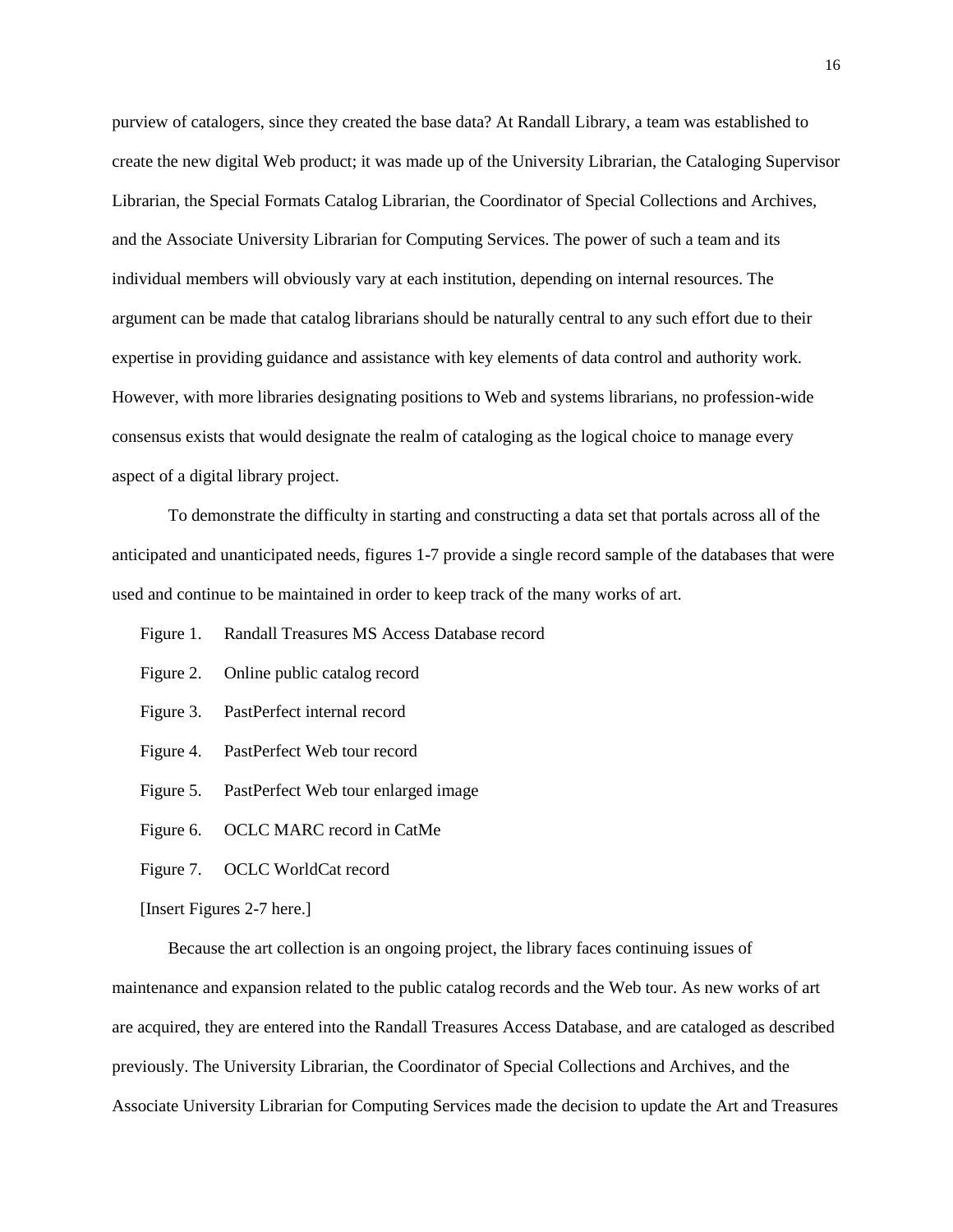Tour Web site on an annual basis. In preparation for the annual update, they will identify new works using both the Access Database and the public catalog. They will take digital images (now performed inhouse by library staff). They will seek copyright permissions. If copyright permission is granted, the PastPerfect database is updated internally and the new images are linked in the database. Finally, when all updates for the time period in question are ready, the PastPerfect software is used to reconfigure and expand the website. The catalog librarians then harvest the new art works' Web tour URLs back into the public catalog bibliographic records.

#### Implications for Other Libraries

1. *Cataloging a collection of original art or implementing a Web-based digital collection is not just an issue for "giant libraries."* The cataloging staff at this mid-sized university library has been innovative and demonstrated leadership in working on the art project. The opportunity arose because an art collection quickly developed into something too critical to ignore, and because so little had been done with this type of material in the traditional cataloging world. The relatively small scope of the collection did not dissuade the catalog librarians from embarking on an ambitious project that resulted in greatly enhanced access to the original art via the library catalog and the World Wide Web.

2. *Catalogers can utilize core lessons from introductory cataloging courses in library school while working with different media and new technologies.* This blending of traditional teachings and new technology was interesting and challenging. There was no local precedent for cataloging original art, but Randall Library catalog librarians were able to build on a foundation of existing skills, review rules for unfamiliar special formats, and apply emerging standards and guidelines regarding Web technologies. By doing so they became part of a larger library initiative -- using digital technologies to promote and enhance access to collections of all types.

3. *Cataloging non-print materials in the library's online catalog can give them a new life by making them intellectually accessible.* Most of Randall Library's art works and artists were not found in the OCLC WorldCat database. Apart from literature focusing on world-renowned masters, there is little "library"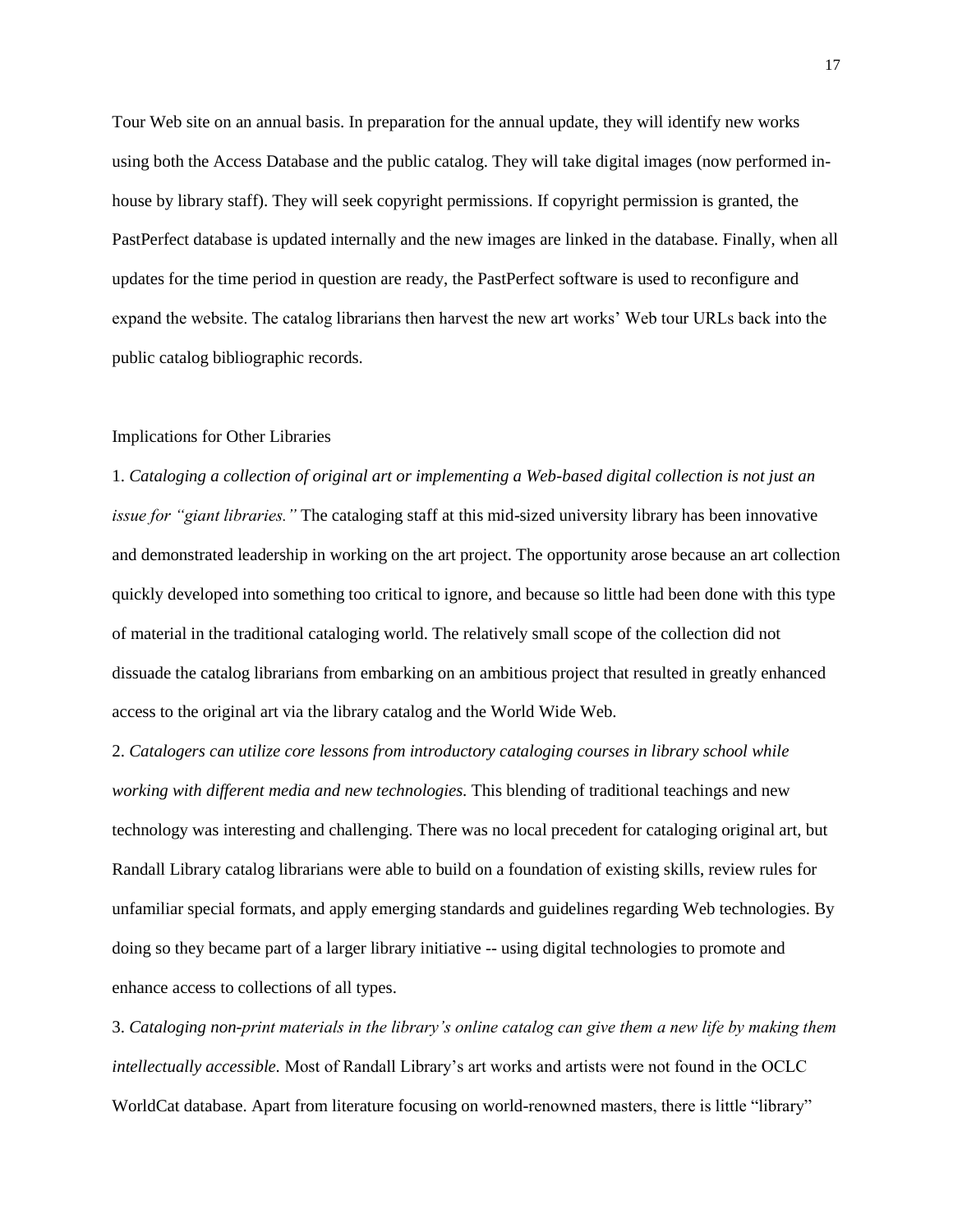representation of practicing artists. To date, Randall Library has contributed over 150 original art records to WorldCat, providing a global opportunity both to immortalize and to codify these intellectual products. The foundation of the catalog work further allows enhanced visibility through a Web site, making the materials readily available to a wider worldwide audience outside the scholarly domain.

4. *The acquisition, cataloging, and promotion of an art collection, especially the works of local artists, can increase the university's visibility in the community*. In addition to generating general goodwill for Randall Library's attention to regional culture, these efforts have opened doors to new donor relationships, helped the library develop a network of regional artists, and led to new opportunities for acquiring related and regional manuscript, music and other cultural materials. These efforts have demonstrated the library's commitment to look beyond traditional print materials in order to fully represent the intellectual makeup of its community.

5. *Faculty members can utilize original art in teaching at a level that is unlikely without the benefits of cataloging*. For example, a faculty member in the UNCW art department was preparing a course on the history of printmaking. The University Librarian recommended that she investigate the many original art prints housed in the Special Collections department, and took the step of e-mailing her a list of catalog record links for each of the art works. Only after having the opportunity to easily review the details in the catalog records did her enthusiasm grow about the potential use of the art. The faculty member created an innovative class assignment involving student research of the provenance and history of the art prints. 6. *Choosing to enhance a catalog with records for other formats increases costs.* Extensive original cataloging of a new or special format takes time to review rules, guidelines, and techniques seldom used in a print environment, and to conduct research on unfamiliar terms, vocabulary, and specialized descriptions. The University Librarian made the decision to give the catalog librarians the opportunity to commit considerable time and effort toward the art project and this dedication of resources provided rich results. A commitment of time and money is necessary to undertake this level of detail and the preparation required.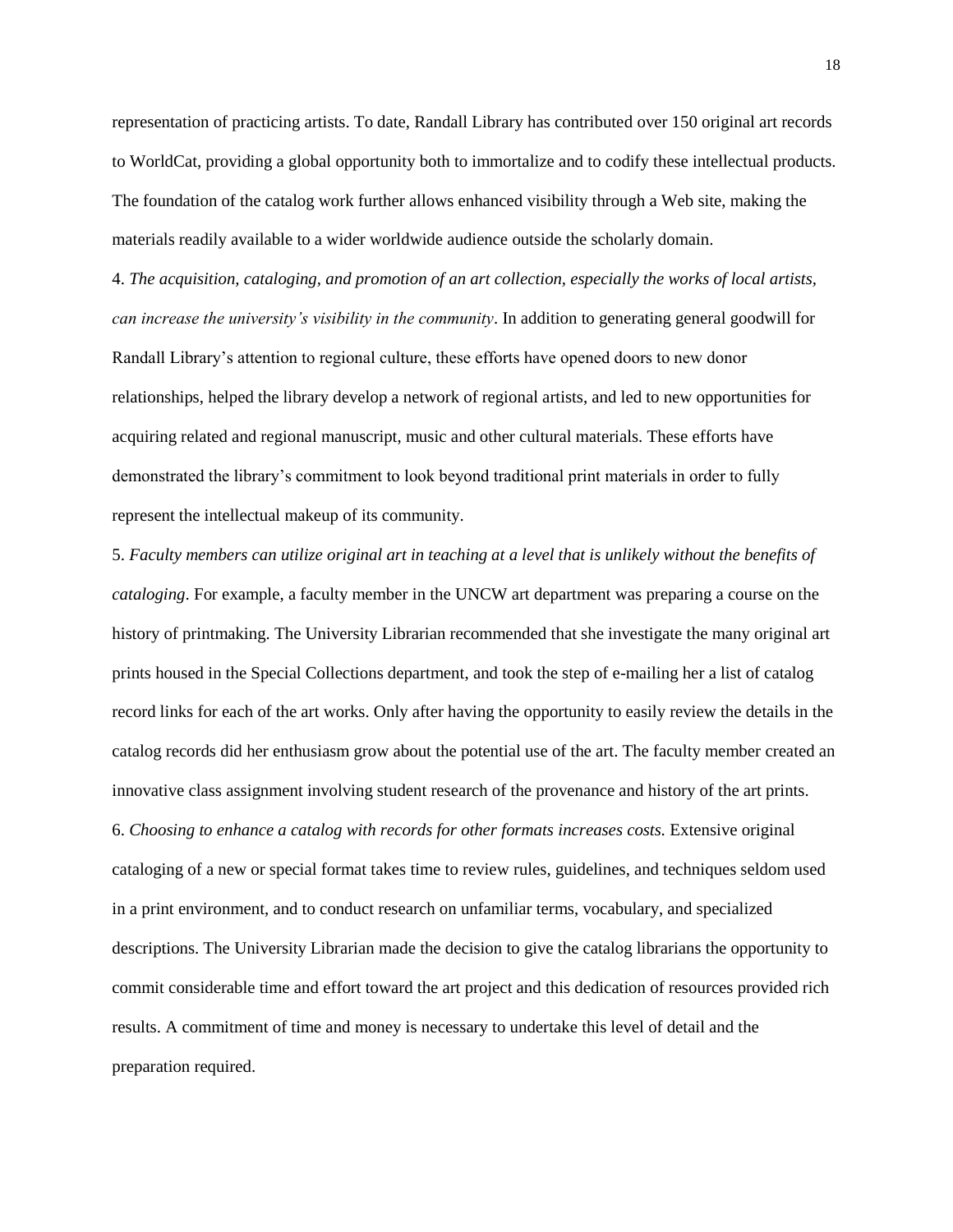7. *Cataloging such a project may cause a shift in the workflow dynamic through collaboration with other library departments and staff members.* Randall Library catalog librarians became members of a team effort with librarians in the Systems, Special Collections, and Web Resources departments. Whether such a team is officially designated with a title and defined responsibilities, or whether it remains informal and fluid, as in the case at Randall Library, it will still combine different elements of the library staff. Collaborations often result in team members gaining greater understanding about other departmental processes. This is an especially rich opportunity for catalog librarians to illustrate the value of the catalog process within the team project as well as the larger library venue.

#### Conclusions

Special materials that come to a library may serve different audiences and purposes in ways that traditional materials such as books do not. The effort to catalog materials such as art works takes on a greater degree of complexity and creativity, especially when a library sets expanded goals of incorporating the images into a separate Web-based database as well as in the online catalog. The unusual calls for more effort when its unique attributes call for bigger goals, and with bigger goals comes more complexity.

The art collection project at Randall Library reinforces what should be the core vision of any cataloging unit. Cataloging is not about the format, but is rather about the opportunity and mission of doing whatever is necessary to give added value and life to important materials that the library owns or has access to. Without cataloging, the material may have little, if any, use potential and, indeed, might as well not exist in the library. Minimal cataloging can improve access, but full level cataloging to the extent the library can afford improves access proportionally. Just because a material type is not standard should not diminish its importance in the cataloging process. The Randall Library art project demonstrates that cataloging adds intellectual value to all library materials, however atypical they may appear at first glance.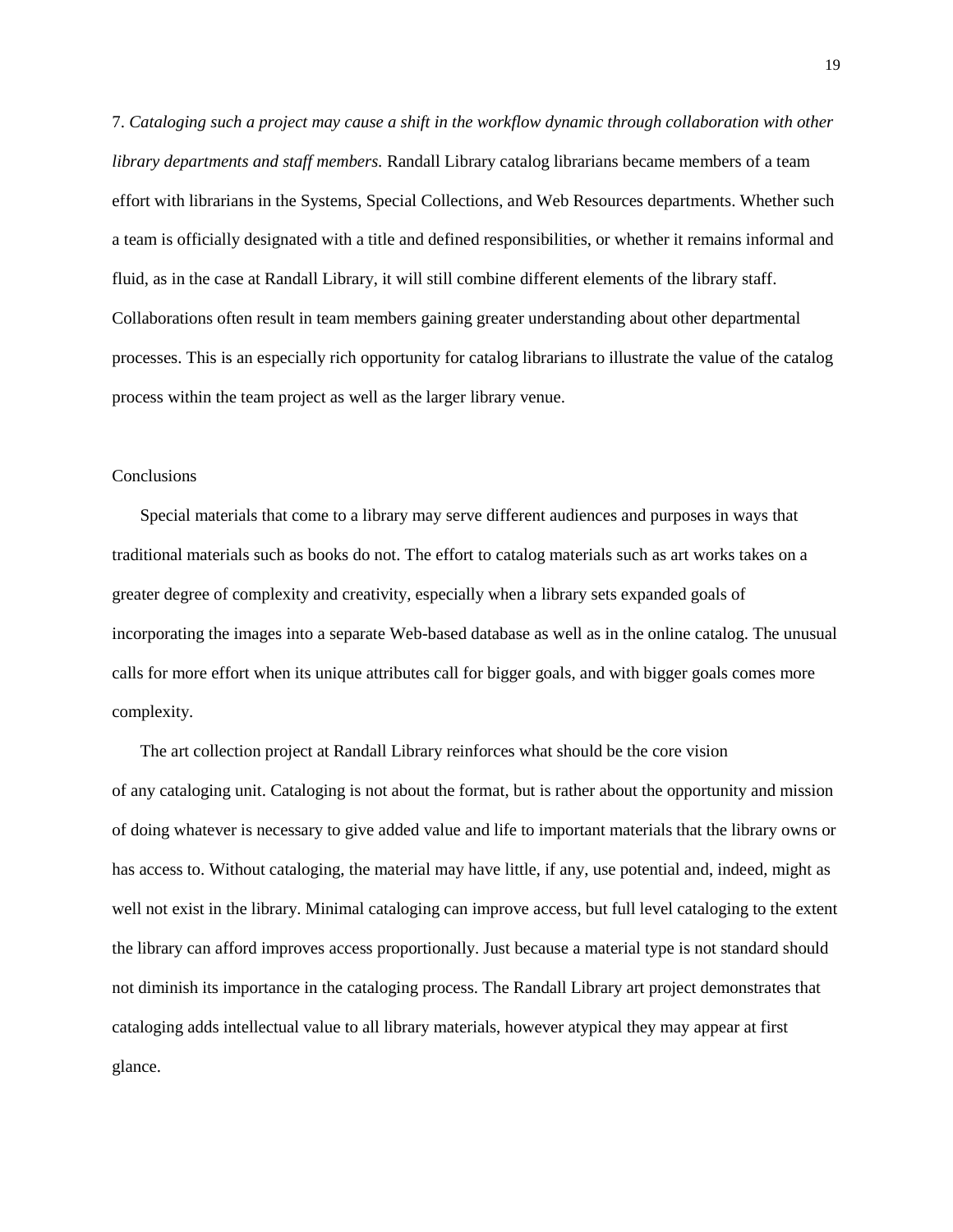<sup>4</sup> Nancy S. Allen, "The Museum Prototype Project of the J. Paul Getty Art History and Information

Program: A View from the Library," *Library Trends* 37, no. 2 (1988): 191.

<sup>5</sup> Patricia Ann Reed and Jane Sledge, "Thinking about Museum Information," *Library Trends* 37, no. 2 (1988): 220.

<sup>6</sup> Esther G. Bierbaum, "Beyond Print: Object Collections in Academic Libraries," *Collection Building* 10, no. 1-2 (1989): 9.

7 Ibid., 10-11.

 $\overline{a}$ 

<sup>8</sup> Linda McRae and Lynda S. White, eds., *ArtMARC Sourcebook: Cataloging Art, Architecture, and Their Surrogate Images* (Chicago: American Library Association, 1998).

 $<sup>9</sup>$  Ibid., 3.</sup>

 $10$  Ibid., 14.

<sup>11</sup> Elizabeth O'Keefe, "From Cuneiform to MARC: A Database for Ancient Near Eastern Cylinder Seals Owned by the Pierpont Morgan Library," in *ArtMARC Sourcebook*, ed. Linda McRae and Lynda S.White, 194 (Chicago: American Library Association, 1998).

<sup>12</sup> Karen Reilly and Jolene de Verges, "A Dynamic Model of Museum and Academic Library Cooperation: Cataloging Image Collections," *College & Undergraduate Libraries* 8, no.1 (2001): 17. <sup>13</sup> Ibid., 20.

 $14$  Ibid.

<sup>15</sup> Ibid., 23.

<sup>16</sup> To see the "Bridges to Art" Web site visit: [http://college.holycross.edu/bridgestoart/.](http://college.holycross.edu/bridgestoart/)

<sup>&</sup>lt;sup>1</sup> William Madison Randall Library, University of North Carolina at Wilmington, "Mission Statement and Goals." Available online from:<http://library.uncwil.edu/goals.html> (accessed 21 February 2002).  $<sup>2</sup>$  Ibid.</sup>

<sup>3</sup> Deirdre C. Stam and Angela Giral, "Introduction," *Library Trends* 37, no. 2 (1988): 117.